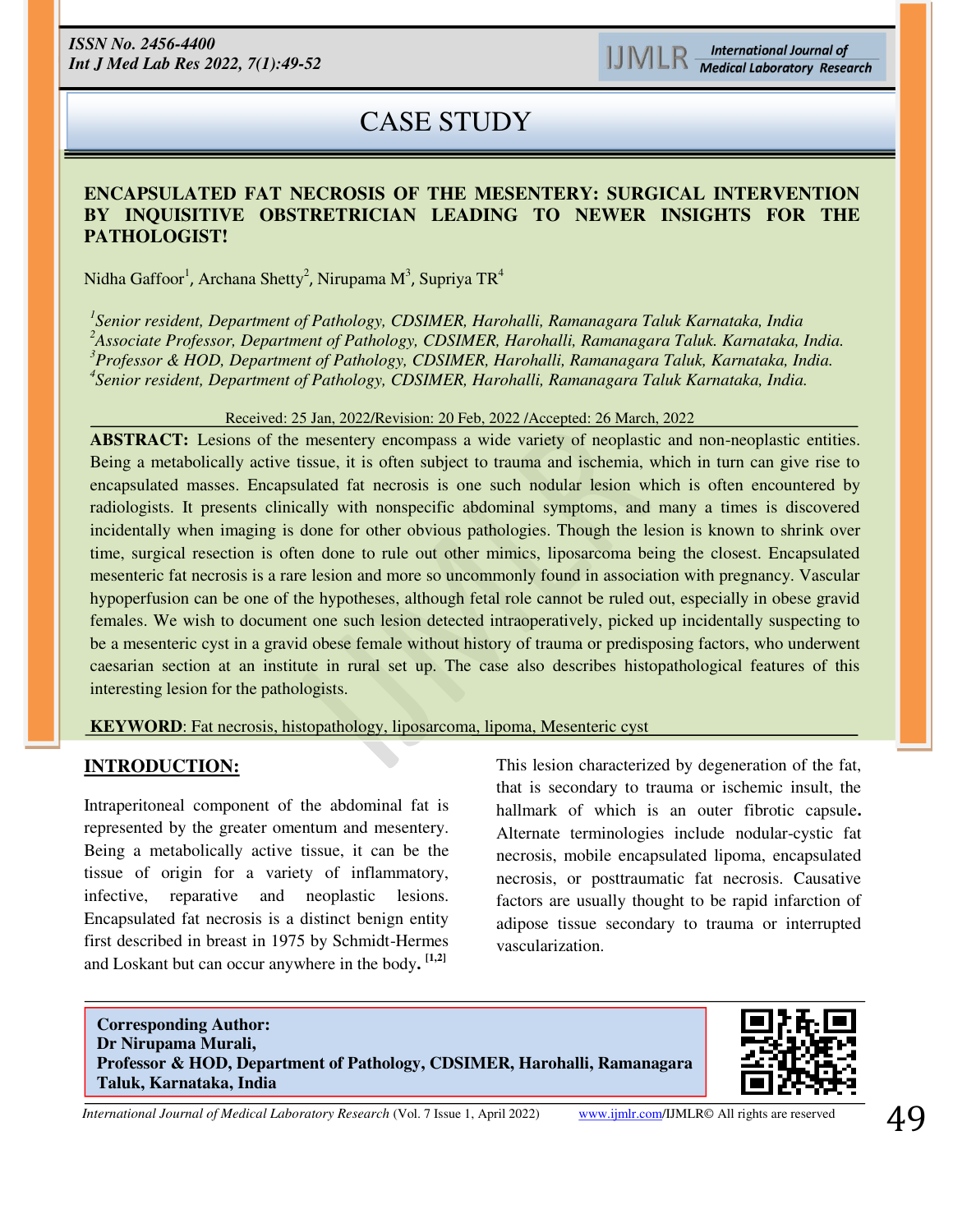We report one such case of encapsulated fact necrosis in a young female while being operated for a planned elective caesarian section. Though an incidental finding and suspected to be a mesenteric cyst clinically, histopathological examination revealed it to be a case of encapsulated fat necrosis. This case is reported to highlight the histopathology of this lesion which is less known to pathologists and the importance of submitting tissues for histopathological examination (HPE) for the operating surgeons.

### **CASE REPORT:**

A twenty-nine-year-old obese female who had registered for regular antenatal checkup was admitted for delivery under caesarian section. All three trimesters of the current pregnancy and previous history were uneventful with routine medical parameters being within normal limits. It was a term delivery with non-dilatation of the cervix being an indication for caesarian section. Peroperatively, after delivering the fetus, a dark brown coloured cyst was noted by the operating obstetrician. An antimesenteric well-formed cystic mass was seen in the small intestine. A noncompressive lesion was incidentally detected and was suspected to be a hemorrhagic mesenteric cyst, which was excised and sent for histopathological examination.

On gross examination, a single nodular hemorrhagic mass was noted with a small stalk (base) measuring 2x 1.5 x 1 cms. Outer surface showed brownish discoloration with a firm consistency. Cut section showed a well encapsulated mass with outer border being hemorrhagic. The inside of the cavity was solid, grey to yellow resembling fat and fibrous tissue (**Figure 1a, 1b**). Entire cut section of the same was given for processing.

**International Journal of IJMLR Medical Laboratory Research** 



**Figure 1a. Encapsulated hemorrhagic nodular mass. 1b. Cut section showing a well-defined lesion with subcapsular hemorrhage.**

Microscopic sections showed a well encapsulated nodule covered all over by flattened mesothelial cells. The subcapsular area throughout the lesion showed hemorrhage with good number of small to medium sized congested blood vessels. The tissue beneath, comprised of mature adipose tissue in lobules, separated by fibrous septae (**Figure 2a, 2b**). Focal areas of fat necrosis in the form of loss of nuclei in the adipocytes was noted. Also seen were focal collections of fat globules, histiocytes and macrophages with ingested fat droplets. Mild inflammatory infiltrate was also noted (**Figure 2c**). The base of the stalk comprised of plenty of feeding blood vessels and fibrous tissue.



**Figure 2a. Microphotograph showing a capsulated nodule with hemorrhage beneath. 2b. Flattened mesothelial lining with congested blood vessels. 2c. Lobules of necrosed adipocytes with fat ingested macrophages.** 

Based on the above features a final histopathological impression of encapsulated fat necrosis of mesentery (mobile encapsulated lipoma) was conferred.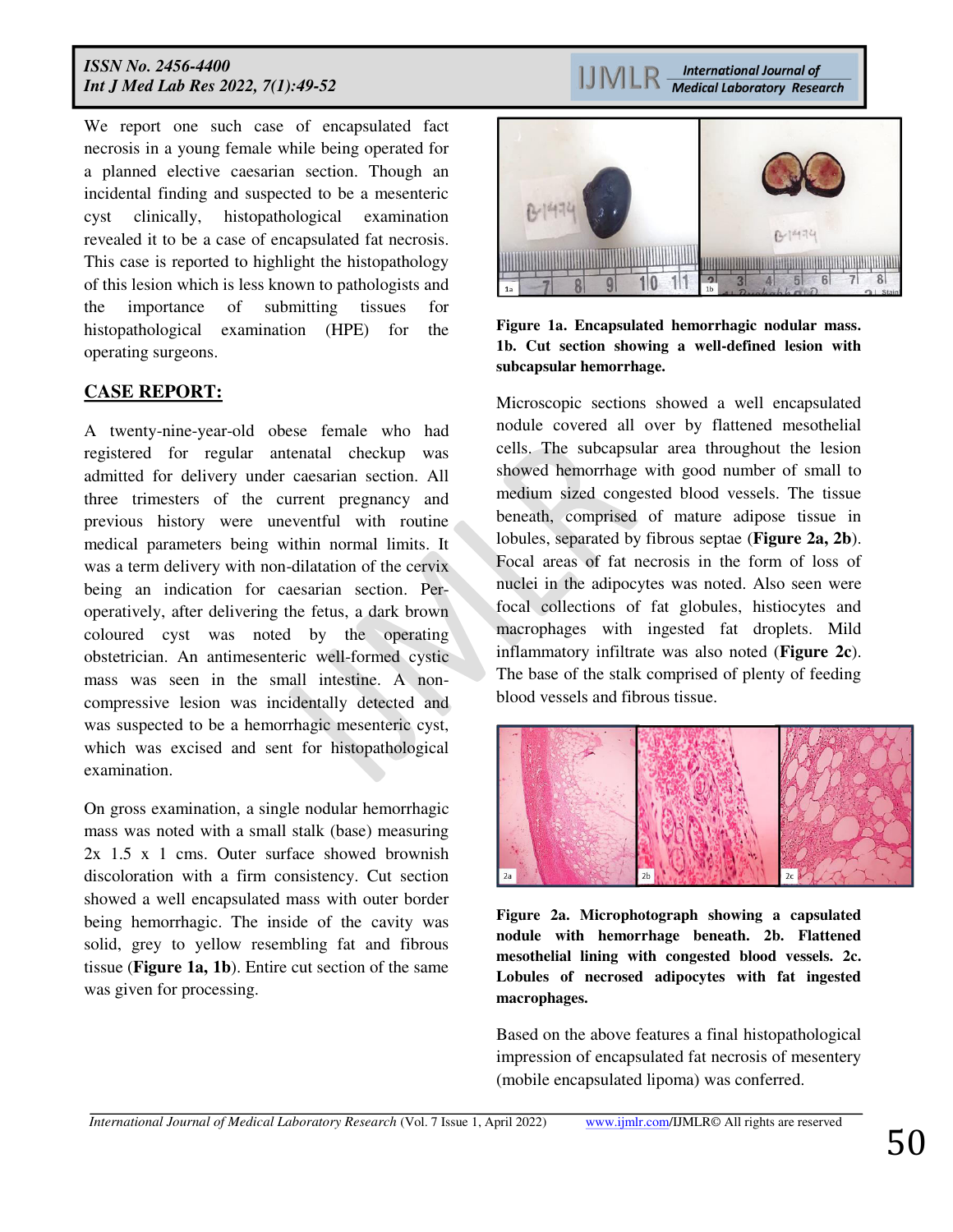## **DISCUSSION:**

Fat within the omentum, mesentery, and mesocolon constitute the intraperitoneal compartment and fat in retroperitoneal, preperitoneal, and abdominal wall constitute the extraperitoneal component. Being a metabolically active tissue, it is often subject to a wide variety of neoplastic and non-neoplastic lesions. [3] Symptoms like abdominal pain, vomiting though common, a good number of cases can be completely asymptomatic. Such masses are accidentally detected on surveillance imaging for other obvious symptomatic pathology.

Encapsulated fat necrosis is a rare inflammatory disorder of the fatty tissue, which can exist as an intra-abdominal mass without pancreatitis, trauma, or abdominal surgery, etiology of which is unclear. This entity falls within the umbrella term of 'intraperitoneal focal fat infarction' (IFFI) lesions, a few of which include - torsion and infarction of the greater omentum or epiploic appendage, epiploic appendagitis, perigastric appendagitis, omental infarct, and torsion of fatty appendage of falciform ligament.  $[3,4]$ 

Ultrasound examination of encapsulated fact necrosis shows a hyper echogenic mass with a very discrete hypoechogenic rim and edematous surrounding adipose tissue corresponding to inflammation.  $[5]$  The capsule which enhances with contrast is the hallmark of encapsulated fat necrosis. This appearance mimics liposarcoma and can be differentiated by its noninvasive nature, tenderness on palpation, and either static or progressive decrease in size of the lesion on follow-up. Liposarcomas are commonly retroperitoneal and hence location can also be a useful differentiator. <sup>[3]</sup> **Table 1** describes the distinguishing imaging and histopathological features of encapsulated fat necrosis and liposarcoma.

**Table 1: Distinguishing imaging and histopathological features of encapsulated fat necrosis and liposarcoma** 

|                       | <b>Encapsulated</b><br>fat | Liposarcoma             |
|-----------------------|----------------------------|-------------------------|
|                       | necrosis                   |                         |
| Imaging               | Predominantly<br>affects   | Commonly                |
|                       | intraperitoneal<br>fat     | retroperitoneal,        |
|                       | compartment                | Organ invasion can be   |
|                       | No<br>organ invasion,      | seen                    |
|                       | tender on palpation.       | Enlarges in size over   |
|                       | Decrease in size over      | time.                   |
|                       | time.                      |                         |
| <b>Histopathology</b> | lobules<br>with<br>Fat     | Lipoblasts and atypical |
|                       | histiocytes, hemorrhage    | bizarre cells with ill- |
|                       | and mixed inflammation     | defined borders         |
|                       | with<br>overlying<br>an    |                         |
|                       | fibrous capsule.           |                         |

Encapsulated fat necrosis can be monitored as an alternative to surgical resection due to its nature of shrinking in size over the time**.**  [6] Though ultrasound abdomen was done in our case, it was purely for ante natal follow ups, with no other significant finding being detected throughout the three trimesters. The lesion was picked up accidentally on operative table and resected suspecting it to be a mesenteric cyst which have a soft cystic consistency.

Although the clinical features of encapsulated fat necrosis in terms of imaging is published to a good extent in medical literature, its histopathological features are described in sparse. The microscopic appearance changes of this lesion change over time: firstly, hemorrhagic infarction with fat necrosis is appreciated, followed by infiltration by lymphocytes, histiocytes and fibroblasts, the latter leading to fibrosis and scar tissue formation.  $[7]$  As the main cause is infarction of adipose tissue secondary to trauma or interrupted vascularization/ischemia, like in our case, this process histologically initiates the organization of the fatty tissue within a fibrous capsule. [8] Absence of invasion and other classical features help differentiate it from liposarcomas which more often are large retroperitoneal tumors.